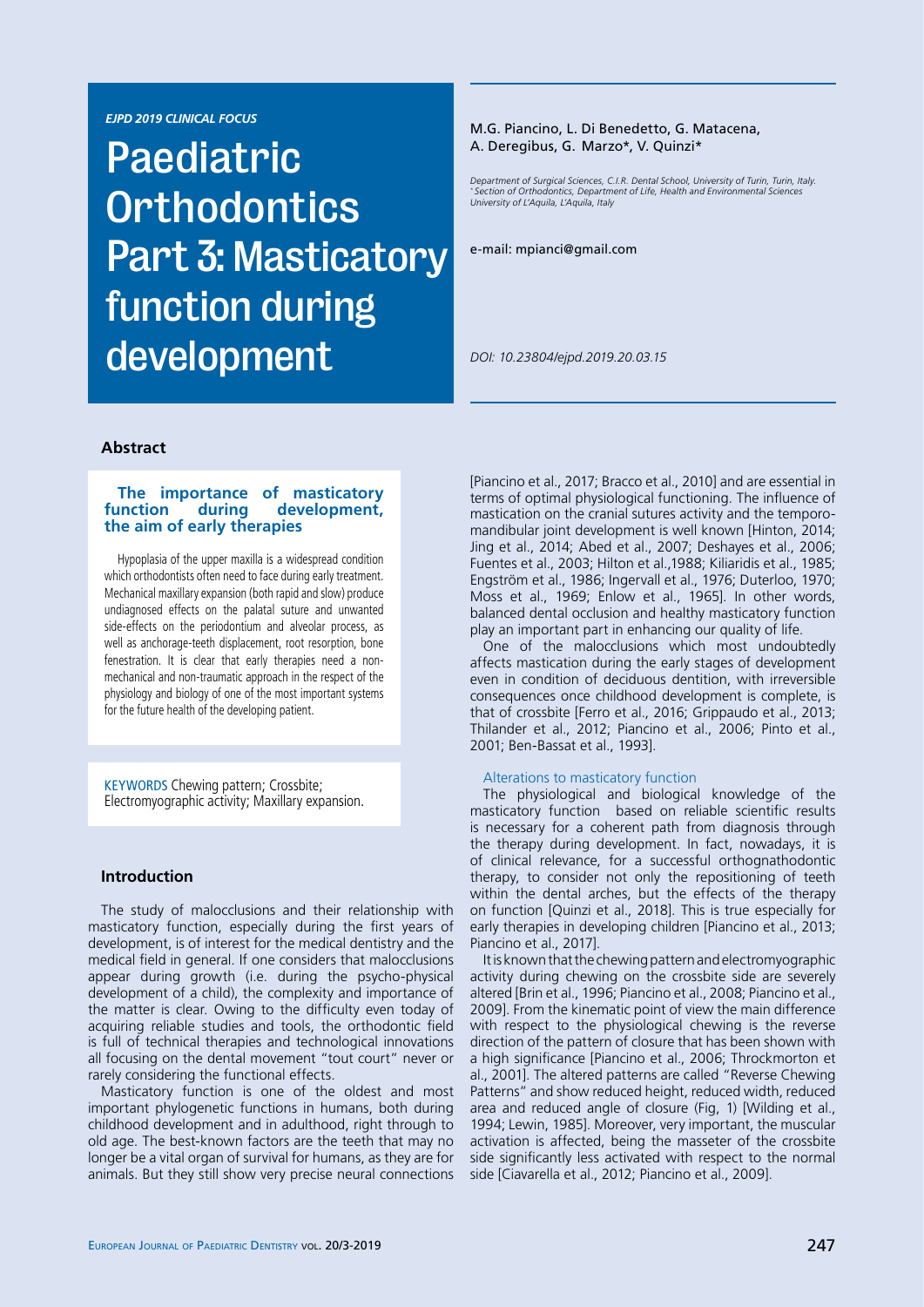FIG. 1 Normal masticatory pattern of a patient with normal occlusion (A) and Reverse Chewing Pattern of a patient with posterior cross-bite malocclusion (B), during chewing a hard bolus deliberately on the left side. The solid line, light gray (downward arrow): opening and dark gray (upward arrow): closing, represents the average chewing cycle of 3 trials lasting 10 s each; the light gray and dark gray areas represent the standard deviation over the average cycle. Observe the reduced height, reduced width, reduced area and reduced angle of closure of the reverse chewing pattern compared to the normal one.



This means that the asymmetry of the occlusion determines an asymmetry of the masticatory function both from a kinematic and neuromuscular point of view i.e. asymmetry of movements, of articular loads, of muscular activation and coordination leading to asymmetry of bones and structures when the crossbite is not early corrected [Slavicek, 2002; Simoes, 2013; Tecco et al., 2011].

#### The aim of early therapies

Indeed, it is only through balanced and harmonious function that a developing system may grow healthily and balanced from a neuromuscular perspective, avoiding impairment and maintaining the results throughout adulthood. Interestingly, the basic research recently showed the clear role of the masticatory function enhancing the number of neurons and synapses in the dentate gyrus of the hippocampus that is the seat of memory and cognition processes, both during development and ageing [Miyake et al., 2016; Kubo et al., 2007; Mori et al., 2013; Nose-Ishibashi et al., 2017; Fukushima-Nakayama et al., 2017]. Therefore, the final goal of early orthognathodontic treatment is to achieve (via the teeth) a rebalancing of function, especially that of mastication, respecting the known gnathological principles. This can easily be achieved using the functionalising appliance "Function Generating Bite (FGB)" for correcting not only the dental malocclusion but especially the anomalous chewing patterns with high significance [Piancino et al., 2006]. Also its capability of re-balancing the neuromuscular coordination between sides was shown [Piancino et al., 2016]. To this end, the dental mechanical therapies fixed to the teeth during the early stages of development should be used with great attention and limited to the cases really necessary, because they inevitably create mechanical strain and biological traumas in a complex developing system [Quinzi et al., 2018; Mummolo et al., 2014].

#### Why function generating bite corrects the malocclusion and the chewing patterns?

Here comes the question: why is it important to correct the masticatory function during development and why the Function Generating Bite has shown to correct the Reverse Chewing Patterns? The restoration of a physiological masticatory function is important to obtain a symmetric basal



FIG. 2 The appliance Function Generating Bite (FGB). A palatal plate for restoring the physiological tongue thrusting; B: posterior bite plates to disengage the mandible and leveling the occlusal plane; C: expansion spring for the bodily movement of the teeth increasing the bone growth; D: buccal shields for muscular anchorage.

and sutural development and a stable result of therapies [Rosa et al., 2019; Quinzi et al., 2019]. Research on mastication shows that restoration of function after a malocclusion corrected with an FGB device is not a coincidence, and that it is worth exploring further the features of the device in order to understand the gnathological and clinical importance of the results [Piancino et al., 2008].

FGB (Fig. 2) is a functionalising device individually made of acrylic resin and resilient stainless steel bite planes and wires [Piancino et al., 2016; Bracco et al., 1979]. It allows the repositioning of teeth whilst fully respecting physiological condition of the temporo-mandibular joint and avoiding harmful misaligned cusp-to-cusp dental contacts. This is due to the resilient stainless steel bite planes located in the posterior regions of the occlusion that disengage the mandible and self-regulate the mandibular position in the three planes of the space during the orthodontic movements. One of the most important action due to the bite planes is the leveling of the occlusal plane and the alignment of the dental arches avoiding dental trauma.

From the orthodontic point of view the posterior bite planes